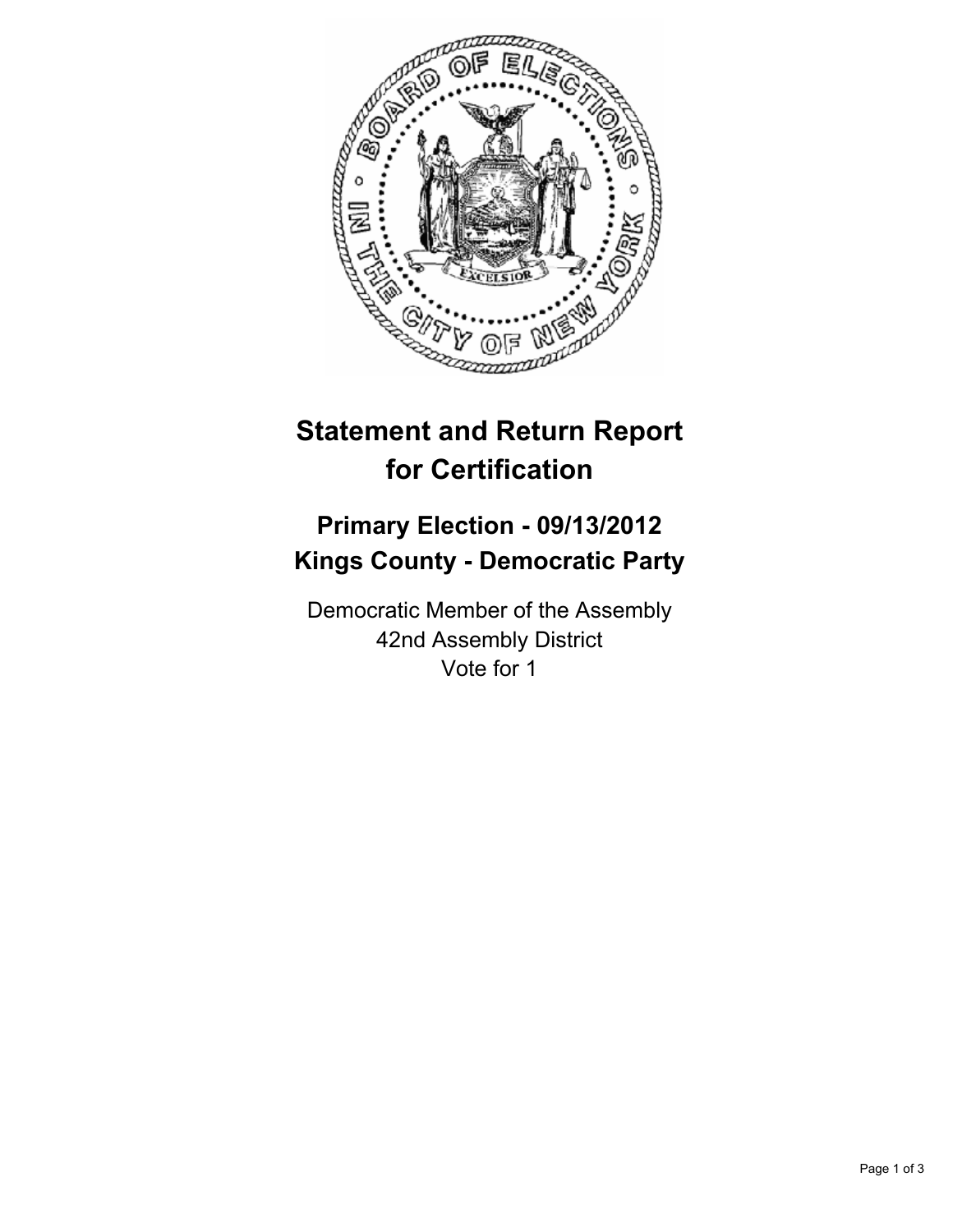

## **Assembly District 42**

| PUBLIC COUNTER                                           | 5,667          |
|----------------------------------------------------------|----------------|
| <b>EMERGENCY</b>                                         | 1              |
| ABSENTEE/MILITARY                                        | 158            |
| <b>FEDERAL</b>                                           | 0              |
| <b>SPECIAL PRESIDENTIAL</b>                              | $\mathbf{0}$   |
| <b>AFFIDAVIT</b>                                         | 135            |
| <b>Total Ballots</b>                                     | 5,961          |
| Less - Inapplicable Federal/Special Presidential Ballots | 0              |
| <b>Total Applicable Ballots</b>                          | 5,961          |
| RHODA S. JACOBS                                          | 3,923          |
| RODNEYSE BICHOTTE                                        | 1,882          |
| ABRAHAM GREEN (WRITE-IN)                                 | 1              |
| ANTHONY ALEX (WRITE-IN)                                  | 1              |
| TERRY HINDS (WRITE-IN)                                   | 1              |
| UNATTRIBUTABLE WRITE-IN (WRITE-IN)                       | $\overline{2}$ |
| <b>Total Votes</b>                                       | 5,810          |
| Unrecorded                                               | 151            |